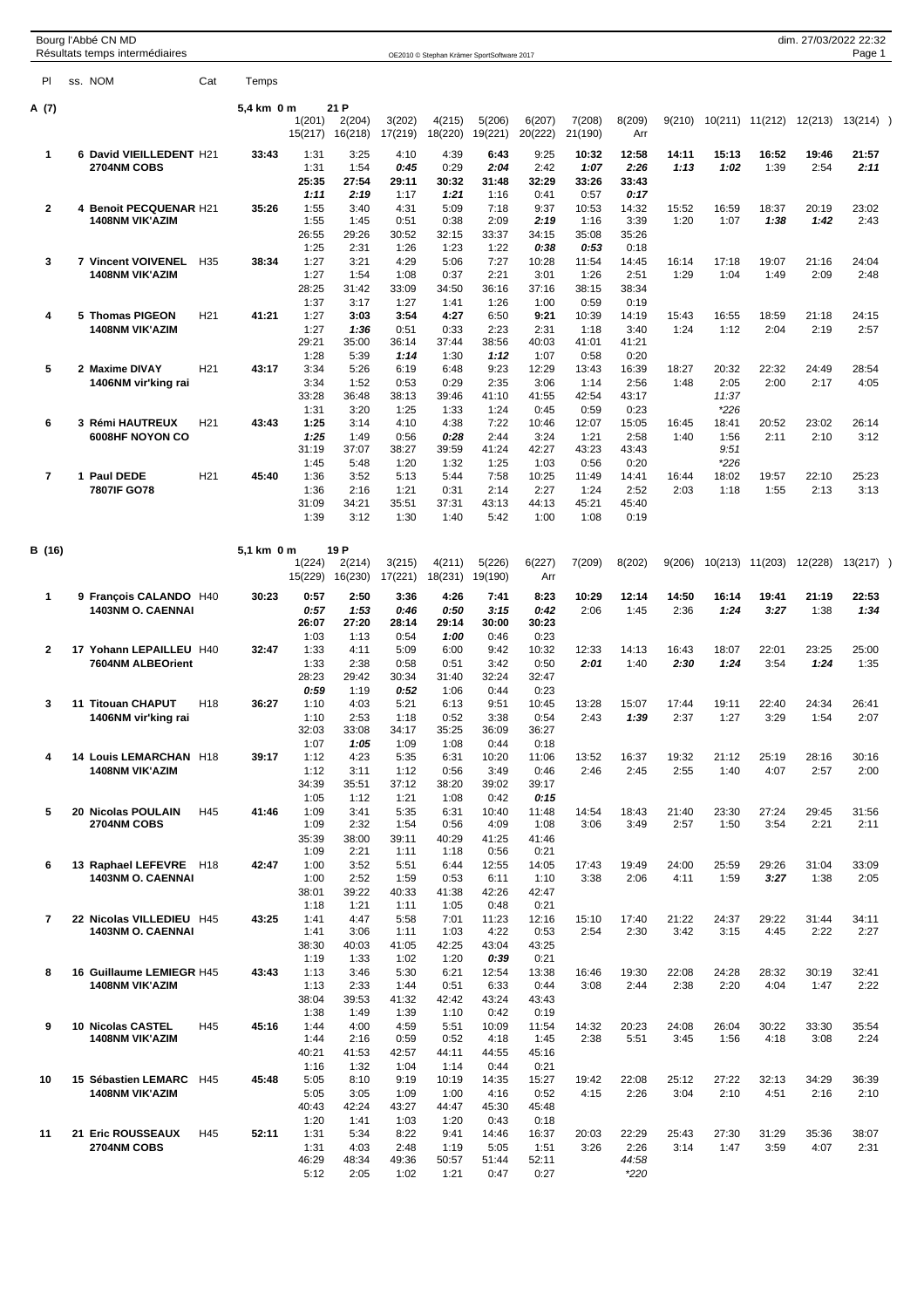|                          |    | Bourg l'Abbé CN MD<br>Résultats temps intermédiaires |                 |            |                   |                   |                   | OE2010 © Stephan Krämer SportSoftware 2017 |                   |                   |                   |               |                |               |               |               | dim. 27/03/2022 22:32<br>Page 2 |  |
|--------------------------|----|------------------------------------------------------|-----------------|------------|-------------------|-------------------|-------------------|--------------------------------------------|-------------------|-------------------|-------------------|---------------|----------------|---------------|---------------|---------------|---------------------------------|--|
| PI                       |    | ss. NOM                                              | Cat             | Temps      |                   |                   |                   |                                            |                   |                   |                   |               |                |               |               |               |                                 |  |
| B (16)                   |    |                                                      |                 | 5,1 km 0 m |                   | 19 P              | (suite)           |                                            |                   |                   |                   |               |                |               |               |               |                                 |  |
|                          |    |                                                      |                 |            | 1(224)<br>15(229) | 2(214)<br>16(230) | 3(215)<br>17(221) | 4(211)<br>18(231)                          | 5(226)<br>19(190) | 6(227)<br>Arr     | 7(209)            | 8(202)        | 9(206)         | 10(213)       | 11(203)       | 12(228)       | 13(217)                         |  |
| 12                       |    | 8 Xavier BRIERE                                      | H45             | 56:17      | 1:43              | 5:42              | 9:05              | 10:35                                      | 17:20             | 18:22             | 22:49             | 26:02         | 29:52          | 32:01         | 37:40         | 41:08         | 44:25                           |  |
|                          |    | 2704NM COBS                                          |                 |            | 1:43              | 3:59              | 3:23              | 1:30                                       | 6:45              | 1:02              | 4:27              | 3:13          | 3:50           | 2:09          | 5:39          | 3:28          | 3:17                            |  |
|                          |    |                                                      |                 |            | 49:43<br>1:57     | 51:36<br>1:53     | 53:18<br>1:42     | 54:58<br>1:40                              | 55:52<br>0:54     | 56:17<br>0:25     |                   |               |                |               |               |               |                                 |  |
| 13                       |    | 12 Benoît DUDOUT                                     | H45             | 59:25      | 2:35              | 6:18              | 7:35              | 8:40                                       | 13:19             | 15:01             | 18:14             | 25:15         | 30:53          | 37:22         | 43:15         | 45:52         | 48:16                           |  |
|                          |    | 2704NM COBS                                          |                 |            | 2:35<br>53:25     | 3:43<br>55:01     | 1:17<br>56:22     | 1:05<br>58:03                              | 4:39<br>59:01     | 1:42<br>59:25     | 3:13              | 7:01          | 5:38           | 6:29          | 5:53          | 2:37          | 2:24                            |  |
|                          |    |                                                      |                 |            | 1:42              | 1:36              | 1:21              | 1:41                                       | 0:58              | 0:24              |                   |               |                |               |               |               |                                 |  |
| 14                       |    | 19 Stéphane PEILLON H40<br><b>1403NM O. CAENNAI</b>  |                 | 1:25:59    | 3:47<br>3:47      | 7:33<br>3:46      | 8:59<br>1:26      | 10:30<br>1:31                              | 18:38<br>8:08     | 19:51<br>1:13     | 24:43<br>4:52     | 29:44<br>5:01 | 42:04<br>12:20 | 45:02<br>2:58 | 51:34<br>6:32 | 55:09<br>3:35 | 58:48<br>3:39                   |  |
|                          |    |                                                      |                 |            | 1:12:29           | 1:20:19           | 1:22:27           | 1:24:28                                    | 1:25:29           | 1:25:59           |                   |               |                |               |               |               |                                 |  |
|                          |    |                                                      |                 |            | 2:10              | 7:50              | 2:08              | 2:01                                       | 1:01              | 0:30              |                   |               |                |               |               |               |                                 |  |
|                          |    | <b>43 Franck NICOLLE</b><br><b>1408NM VIK'AZIM</b>   | H45             | abs        |                   |                   |                   |                                            |                   |                   |                   |               |                |               |               |               |                                 |  |
|                          |    | 18 Frédéric PARQUET<br><b>1408NM VIK'AZIM</b>        | H40             | abs        |                   |                   |                   |                                            |                   |                   |                   |               |                |               |               |               |                                 |  |
| C(27)                    |    |                                                      |                 | 5,0 km 0 m |                   | 21 P              |                   |                                            |                   |                   |                   |               |                |               |               |               |                                 |  |
|                          |    |                                                      |                 |            | 1(201)<br>15(217) | 2(210)<br>16(155) | 3(211)<br>17(219) | 4(206)<br>18(220)                          | 5(212)<br>19(221) | 6(207)<br>20(222) | 7(208)<br>21(190) | 8(209)<br>Arr | 9(153)         | 10(213)       | 11(205)       | 12(202)       | 13(214)                         |  |
| 1                        |    | 26 Eric BRASSART                                     | H <sub>50</sub> | 32:34      | 1:23              | 3:12              | 4:25              | 5:52                                       | 6:34              | 8:46              | 9:58              | 12:39         | 13:23          | 15:05         | 17:22         | 19:01         | 19:49                           |  |
|                          |    | <b>1403NM O. CAENNAI</b>                             |                 |            | 1:23              | 1:49              | 1:13              | 1:27                                       | 0:42              | 2:12              | 1:12              | 2:41          | 0:44           | 1:42          | 2:17          | 1:39          | 0:48                            |  |
|                          |    |                                                      |                 |            | 23:36<br>1:49     | 25:58<br>2:22     | 27:22<br>1:24     | 29:10<br>1:48                              | 30:27<br>1:17     | 31:19<br>0:52     | 32:15<br>0:56     | 32:34<br>0:19 |                |               |               |               |                                 |  |
| 2                        |    | 46 Philippe SANCHEZ H55                              |                 | 32:55      | 1:16              | 3:19              | 4:27              | 5:46                                       | 6:23              | 8:34              | 9:43              | 12:18         | 13:09          | 15:18         | 17:49         | 19:18         | 20:03                           |  |
|                          |    | 2704NM COBS                                          |                 |            | 1:16<br>23:52     | 2:03<br>26:09     | 1:08<br>27:23     | 1:19<br>29:10                              | 0:37<br>30:26     | 2:11<br>31:24     | 1:09<br>32:34     | 2:35<br>32:55 | 0:51           | 2:09          | 2:31          | 1:29          | 0:45                            |  |
|                          |    |                                                      |                 |            | 1:52              | 2:17              | 1:14              | 1:47                                       | 1:16              | 0:58              | 1:10              | 0:21          |                |               |               |               |                                 |  |
| 3                        |    | 47 Benoit SANDEVOIR H55<br><b>1403NM O. CAENNAI</b>  |                 | 41:05      | 1:28<br>1:28      | 4:04<br>2:36      | 6:26<br>2:22      | 8:17<br>1:51                               | 9:01<br>0:44      | 11:44<br>2:43     | 13:13<br>1:29     | 16:30<br>3:17 | 17:41<br>1:11  | 19:52<br>2:11 | 22:46<br>2:54 | 24:45<br>1:59 | 25:53<br>1:08                   |  |
|                          |    |                                                      |                 |            | 30:34             | 33:17             | 34:45             | 36:51                                      | 38:22             | 39:20             | 40:38             | 41:05         |                |               |               |               |                                 |  |
| 4                        |    | 23 Laurent BASSET                                    | H <sub>50</sub> | 41:11      | 2:18<br>0:53      | 2:43<br>3:29      | 1:28<br>4:51      | 2:06<br>6:30                               | 1:31<br>7:12      | 0:58<br>11:27     | 1:18<br>13:29     | 0:27<br>16:28 | 17:46          | 20:13         | 23:03         | 25:21         |                                 |  |
|                          |    | 2704NM COBS                                          |                 |            | 0:53              | 2:36              | 1:22              | 1:39                                       | 0:42              | 4:15              | 2:02              | 2:59          | 1:18           | 2:27          | 2:50          | 2:18          | 26:09<br>0:48                   |  |
|                          |    |                                                      |                 |            | 30:33             | 33:30             | 35:04             | 36:50                                      | 38:30             | 39:38             | 40:45             | 41:11         |                |               |               |               |                                 |  |
| 5                        |    | <b>39 Estelle MAHALIN</b>                            | D <sub>20</sub> | 42:24      | 2:04<br>1:38      | 2:57<br>4:17      | 1:34<br>5:45      | 1:46<br>7:46                               | 1:40<br>8:32      | 1:08<br>11:18     | 1:07<br>13:00     | 0:26<br>16:19 | 17:13          | 19:33         | 22:26         | 24:35         | 25:39                           |  |
|                          |    | 1403NM O. CAENNAI                                    |                 |            | 1:38              | 2:39              | 1:28              | 2:01                                       | 0:46              | 2:46              | 1:42              | 3:19          | 0:54           | 2:20          | 2:53          | 2:09          | 1:04                            |  |
|                          |    |                                                      |                 |            | 30:31<br>2:28     | 34:14<br>3:43     | 35:35<br>1:21     | 37:24<br>1:49                              | 39:42<br>2:18     | 40:43<br>1:01     | 42:02<br>1:19     | 42:24<br>0:22 |                |               |               |               |                                 |  |
| 6                        | 41 | Stéphane MARCHAN H55                                 |                 | 44:27      | 2:17              | 4:54              | 6:36              | 8:22                                       | 9:09              | 11:55             | 13:26             | 16:49         | 21:46          | 23:54         | 26:40         | 28:35         | 29:37                           |  |
|                          |    | 2704NM COBS                                          |                 |            | 2:17<br>34:14     | 2:37<br>36:49     | 1:42<br>38:13     | 1:46<br>40:24                              | 0:47<br>41:59     | 2:46<br>43:04     | 1:31<br>44:07     | 3:23<br>44:27 | 4:57           | 2:08          | 2:46          | 1:55          | 1:02                            |  |
|                          |    |                                                      |                 |            | 2:14              | 2:35              | 1:24              | 2:11                                       | 1:35              | 1:05              | 1:03              | 0:20          |                |               |               |               |                                 |  |
| $\overline{\phantom{a}}$ |    | 48 Dominique VAUTIE H50<br>7604NM ALBEOrient         |                 | 45:16      | 1:39<br>1:39      | 4:53<br>3:14      | 6:19<br>1:26      | 8:11<br>1:52                               | 9:06<br>0:55      | 12:43<br>3:37     | 14:04<br>1:21     | 16:58<br>2:54 | 18:00<br>1:02  | 20:06<br>2:06 | 24:26<br>4:20 | 27:13<br>2:47 | 28:11<br>0:58                   |  |
|                          |    |                                                      |                 |            | 32:50             | 35:29             | 37:29             | 39:45                                      | 41:26             | 42:58             | 44:48             | 45:16         |                |               |               |               |                                 |  |
| 8                        |    | <b>40 Flavie MAHALIN</b>                             | D <sub>18</sub> | 48:29      | 2:21<br>3:22      | 2:39<br>6:26      | 2:00<br>8:01      | 2:16<br>10:47                              | 1:41<br>11:33     | 1:32<br>14:52     | 1:50<br>16:49     | 0:28<br>20:22 | 21:26          | 24:26         | 28:33         | 30:31         | 31:30                           |  |
|                          |    | 1403NM O. CAENNAI                                    |                 |            | 3:22              | 3:04              | 1:35              | 2:46                                       | 0:46              | 3:19              | 1:57              | 3:33          | 1:04           | 3:00          | 4:07          | 1:58          | 0:59                            |  |
|                          |    |                                                      |                 |            | 36:37<br>2:29     | 40:10<br>3:33     | 41:41<br>1:31     | 43:25<br>1:44                              | 45:44<br>2:19     | 46:46<br>1:02     | 48:02<br>1:16     | 48:29<br>0:27 |                |               |               |               |                                 |  |
| 9                        |    | 24 Noémie BEAUVISAG D21                              |                 | 49:32      | 1:56              | 5:35              | 7:44              | 10:02                                      | 10:48             | 13:29             | 15:11             | 18:28         | 20:28          | 22:48         | 26:29         | 28:51         | 30:01                           |  |
|                          |    | 2704NM COBS                                          |                 |            | 1:56<br>35:27     | 3:39<br>38:23     | 2:09<br>40:08     | 2:18<br>42:14                              | 0:46<br>45:20     | 2:41<br>48:14     | 1:42<br>49:13     | 3:17<br>49:32 | 2:00           | 2:20          | 3:41          | 2:22          | 1:10                            |  |
|                          |    |                                                      |                 |            | 2:46              | 2:56              | 1:45              | 2:06                                       | 3:06              | 2:54              | 0:59              | 0:19          |                |               |               |               |                                 |  |
| 10                       |    | <b>45 Eric PIGEON</b><br><b>1408NM VIK'AZIM</b>      | H <sub>55</sub> | 49:40      | 2:18<br>2:18      | 5:10<br>2:52      | 7:26<br>2:16      | 9:16<br>1:50                               | 10:09<br>0:53     | 13:32<br>3:23     | 15:05<br>1:33     | 20:15<br>5:10 | 21:18<br>1:03  | 23:54<br>2:36 | 28:43<br>4:49 | 31:12<br>2:29 | 32:19<br>1:07                   |  |
|                          |    |                                                      |                 |            | 37:41             | 40:43             | 42:23             | 44:52                                      | 46:40             | 47:47             | 49:10             | 49:40         |                |               |               |               |                                 |  |
| 11                       |    | 27 Emilie CALANDOT                                   | D <sub>35</sub> | 54:50      | 2:35<br>1:53      | 3:02<br>4:42      | 1:40<br>6:06      | 2:29<br>7:55                               | 1:48<br>8:38      | 1:07<br>12:07     | 1:23<br>13:55     | 0:30<br>17:25 | 22:57          | 31:52         | 35:07         | 37:01         | 37:58                           |  |
|                          |    | 1403NM O. CAENNAI                                    |                 |            | 1:53              | 2:49              | 1:24              | 1:49                                       | 0:43              | 3:29              | 1:48              | 3:30          | 5:32           | 8:55          | 3:15          | 1:54          | 0:57                            |  |
|                          |    |                                                      |                 |            | 43:01<br>2:33     | 45:52<br>2:51     | 47:46             | 50:08<br>2:22                              | 51:53             | 53:15<br>1:22     | 54:28             | 54:50         |                |               |               |               |                                 |  |
| 12                       |    | 31 Lisa DUPONT                                       | D <sub>21</sub> | 57:37      | 1:52              | 5:02              | 1:54<br>7:02      | 8:56                                       | 1:45<br>9:46      | 14:02             | 1:13<br>16:01     | 0:22<br>20:00 | 21:01          | 23:23         | 29:12         | 31:45         | 32:42                           |  |
|                          |    | 2704NM COBS                                          |                 |            | 1:52              | 3:10              | 2:00              | 1:54                                       | 0:50              | 4:16              | 1:59              | 3:59          | 1:01           | 2:22          | 5:49          | 2:33          | 0:57                            |  |
|                          |    |                                                      |                 |            | 38:17<br>2:32     | 43:46<br>5:29     | 45:20<br>1:34     | 47:56<br>2:36                              | 50:28<br>2:32     | 56:04<br>5:36     | 57:13<br>1:09     | 57:37<br>0:24 |                |               |               |               |                                 |  |
| 13                       |    | 50 Candice WILD                                      | D <sub>21</sub> | 58:43      | 1:50              | 5:01              | 6:59              | 9:01                                       | 9:53              | 14:28             | 16:27             | 23:52         | 25:03          | 27:46         | 32:58         | 36:25         | 37:35                           |  |
|                          |    | 2704NM COBS                                          |                 |            | 1:50<br>44:51     | 3:11<br>48:10     | 1:58<br>50:41     | 2:02<br>52:49                              | 0:52<br>55:40     | 4:35<br>57:14     | 1:59<br>58:19     | 7:25<br>58:43 | 1:11           | 2:43          | 5:12          | 3:27          | 1:10                            |  |
|                          |    |                                                      |                 |            | 4:27              | 3:19              | 2:31              | 2:08                                       | 2:51              | 1:34              | 1:05              | 0:24          |                |               |               |               |                                 |  |
| 14                       |    | 34 Caroline GANIERE<br>7604NM ALBEOrient             | D <sub>21</sub> | 1:00:03    | 1:55<br>1:55      | 5:28<br>3:33      | 7:07<br>1:39      | 9:45<br>2:38                               | 10:43<br>0:58     | 15:12<br>4:29     | 16:56<br>1:44     | 26:03<br>9:07 | 27:32<br>1:29  | 31:05<br>3:33 | 35:17<br>4:12 | 39:11<br>3:54 | 40:08<br>0:57                   |  |
|                          |    |                                                      |                 |            | 45:38             | 49:14             | 51:06             | 53:56                                      | 55:53             | 58:34             | 59:40             | 1:00:03       |                |               |               |               |                                 |  |
|                          |    |                                                      |                 |            | 2:35              | 3:36              | 1:52              | 2:50                                       | 1:57              | 2:41              | 1:06              | 0:23          |                |               |               |               |                                 |  |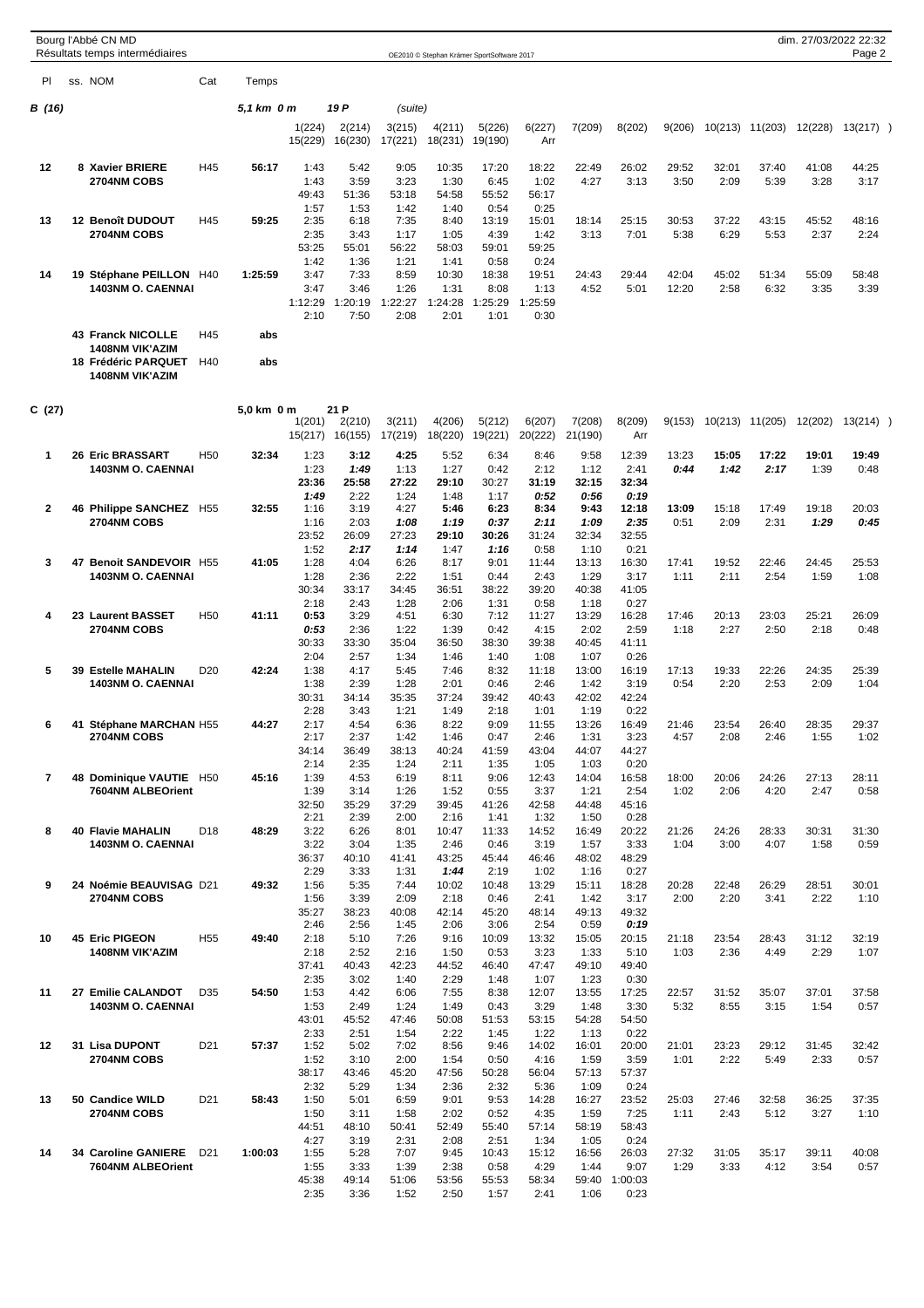|              | Bourg l'Abbé CN MD<br>Résultats temps intermédiaires        |                 |            |                   |                           |                   | OE2010 © Stephan Krämer SportSoftware 2017 |                   |                   |                   |                 |               |                 |                 | dim. 27/03/2022 22:32 | Page 3          |  |
|--------------|-------------------------------------------------------------|-----------------|------------|-------------------|---------------------------|-------------------|--------------------------------------------|-------------------|-------------------|-------------------|-----------------|---------------|-----------------|-----------------|-----------------------|-----------------|--|
| PI           | ss. NOM                                                     | Cat             | Temps      |                   |                           |                   |                                            |                   |                   |                   |                 |               |                 |                 |                       |                 |  |
| C (27)       |                                                             |                 | 5,0 km 0 m |                   | 21 P                      | (suite)           |                                            |                   |                   |                   |                 |               |                 |                 |                       |                 |  |
|              |                                                             |                 |            | 1(201)            | 2(210)<br>15(217) 16(155) | 3(211)<br>17(219) | 4(206)<br>18(220)                          | 5(212)<br>19(221) | 6(207)<br>20(222) | 7(208)<br>21(190) | 8(209)<br>Arr   | 9(153)        |                 | 10(213) 11(205) | 12(202)               | 13(214)         |  |
| 15           | <b>42 Eric MOISSERON</b>                                    | H <sub>55</sub> | 1:03:32    | 2:09              | 5:42                      | 7:56              | 9:53                                       | 10:47             | 13:44             | 15:17             | 22:16           | 23:40         | 26:19           | 30:12           | 36:17                 | 37:15           |  |
|              | <b>1408NM VIK'AZIM</b>                                      |                 |            | 2:09<br>42:23     | 3:33<br>46:35             | 2:14<br>49:10     | 1:57<br>51:11                              | 0:54<br>56:12     | 2:57<br>1:01:45   | 1:33<br>1:03:03   | 6:59<br>1:03:32 | 1:24          | 2:39<br>33:46   | 3:53<br>35:09   | 6:05                  | 0:58            |  |
|              |                                                             |                 |            | 2:45              | 4:12                      | 2:35              | 2:01                                       | 5:01              | 5:33              | 1:18              | 0:29            |               | $*203$          | $*214$          |                       |                 |  |
| 15           | 30 Guillaume DUPONT H50<br>2704NM COBS                      |                 | 1:03:32    | 3:13<br>3:13      | 6:45<br>3:32              | 8:46<br>2:01      | 11:01<br>2:15                              | 12:03<br>1:02     | 16:44<br>4:41     | 19:04<br>2:20     | 24:54<br>5:50   | 26:16<br>1:22 | 29:18<br>3:02   | 35:17<br>5:59   | 38:03<br>2:46         | 39:04<br>1:01   |  |
|              |                                                             |                 |            | 44:40             | 49:49                     | 51:34             | 54:06                                      | 56:30             | 1:02:03           | 1:03:10           | 1:03:32         |               |                 |                 |                       |                 |  |
| 17           | 28 KATHELYNE CHAUV D35                                      |                 | 1:04:18    | 2:49<br>2:31      | 5:09<br>7:31              | 1:45<br>10:16     | 2:32<br>12:36                              | 2:24<br>13:26     | 5:33<br>18:35     | 1:07<br>21:24     | 0:22<br>25:33   | 27:28         | 32:46           | 37:57           | 40:50                 | 42:09           |  |
|              | 2801CE ESPAD                                                |                 |            | 2:31<br>49:32     | 5:00<br>53:18             | 2:45<br>55:09     | 2:20<br>57:45                              | 0:50<br>1:01:04   | 5:09<br>1:02:30   | 2:49<br>1:03:48   | 4:09<br>1:04:18 | 1:55          | 5:18            | 5:11            | 2:53                  | 1:19            |  |
|              |                                                             |                 |            | 3:40              | 3:46                      | 1:51              | 2:36                                       | 3:19              | 1:26              | 1:18              | 0:30            |               |                 |                 |                       |                 |  |
| 18           | 32 Tobias FEAUX DE L H55<br><b>1408NM VIK'AZIM</b>          |                 | 1:09:26    | 1:55<br>1:55      | 6:57<br>5:02              | 10:09<br>3:12     | 12:41<br>2:32                              | 13:38<br>0:57     | 18:09<br>4:31     | 20:48<br>2:39     | 24:56<br>4:08   | 26:24<br>1:28 | 31:08<br>4:44   | 36:49<br>5:41   | 40:24<br>3:35         | 41:41<br>1:17   |  |
|              |                                                             |                 |            | 50:50             | 54:07                     | 56:12             | 58:54                                      | 1:01:32           | 1:07:38           | 1:09:03           | 1:09:26         |               | 8:03            |                 |                       |                 |  |
| 19           | 35 MATHILDE LEHAULT D21                                     |                 | 1:13:09    | 4:31<br>2:08      | 3:17<br>9:11              | 2:05<br>11:58     | 2:42<br>15:46                              | 2:38<br>16:44     | 6:06<br>22:21     | 1:25<br>25:34     | 0:23<br>31:55   | 33:50         | $*152$<br>40:59 | 46:13           | 48:46                 | 49:53           |  |
|              | 1406NM vir'king rai                                         |                 |            | 2:08              | 7:03                      | 2:47              | 3:48                                       | 0:58              | 5:37              | 3:13              | 6:21            | 1:55          | 7:09            | 5:14            | 2:33                  | 1:07            |  |
|              |                                                             |                 |            | 57:29<br>4:17     | 1:01:10<br>3:41           | 1:03:38<br>2:28   | 1:06:23<br>2:45                            | 1:09:33<br>3:10   | 1:11:04<br>1:31   | 1:12:41<br>1:37   | 1:13:09<br>0:28 |               |                 |                 |                       |                 |  |
| 20           | 49 Florence VILLEDIE                                        | D40             | 1:18:03    | 2:37              | 8:04                      | 10:34             | 12:43                                      | 13:40             | 22:09             | 24:33             | 29:58           | 31:25         | 34:57           | 40:32           | 44:59                 | 46:12           |  |
|              | <b>1403NM O. CAENNAI</b>                                    |                 |            | 2:37<br>54:21     | 5:27<br>57:28             | 2:30<br>1:08:15   | 2:09<br>1:10:32                            | 0:57<br>1:13:10   | 8:29<br>1:15:51   | 2:24<br>1:17:27   | 5:25<br>1:18:03 | 1:27          | 3:32            | 5:35            | 4:27                  | 1:13            |  |
|              |                                                             |                 |            | 4:11              | 3:07                      | 10:47             | 2:17                                       | 2:38              | 2:41              | 1:36              | 0:36            |               |                 |                 |                       |                 |  |
| 21           | 33 Marie FRANCOIS<br><b>1408NM VIK'AZIM</b>                 | D40             | 1:31:04    | 2:01<br>2:01      | 9:32<br>7:31              | 23:32<br>14:00    | 27:27<br>3:55                              | 28:40<br>1:13     | 33:31<br>4:51     | 36:07<br>2:36     | 40:52<br>4:45   | 42:27<br>1:35 | 45:32<br>3:05   | 58:01<br>12:29  | 1:01:00<br>2:59       | 1:02:30<br>1:30 |  |
|              |                                                             |                 |            | 1:09:38<br>3:29   | 1:14:23<br>4:45           | 1:16:50<br>2:27   | 1:19:13<br>2:23                            | 1:22:06<br>2:53   | 1:27:12<br>5:06   | 1:30:36<br>3:24   | 1:31:04<br>0:28 |               |                 |                 |                       |                 |  |
|              | 37 Virginie LEMIEGRE D40                                    |                 | pm         | 3:22              | 6:59                      | 9:05              | 11:08                                      | 11:59             | 16:51             | 19:30             | 24:05           | 25:16         | 28:46           | 35:58           | 39:34                 | 40:41           |  |
|              | <b>1408NM VIK'AZIM</b>                                      |                 |            | 3:22              | 3:37                      | 2:06              | 2:03                                       | 0:51              | 4:52              | 2:39              | 4:35            | 1:11          | 3:30            | 7:12            | 3:36                  | 1:07            |  |
|              |                                                             |                 |            | 47:38<br>3:41     | 50:46<br>3:08             | 53:12<br>2:26     | 55:59<br>2:47                              | 58:32<br>2:33     | 1.1.1.1           | 1:01:16<br>2:44   | 1:01:39<br>0:23 |               |                 |                 |                       |                 |  |
|              | 25 Alyssia BONNEL<br>1406NM vir'king rai                    | D18             | pm         | 2:27<br>2:27      | 8:53<br>6:26              | 14:43<br>5:50     | 17:17<br>2:34                              | 18:30<br>1:13     | 22:44<br>4:14     | 25:20<br>2:36     | 31:11<br>5:51   | 36:09<br>4:58 | 40:23<br>4:14   | 49:36<br>9:13   | 54:07<br>4:31         | 55:21<br>1:14   |  |
|              |                                                             |                 |            | 1:07:03           | 1:11:42                   | 1:21:19           | 1:25:22                                    | 1:29:30           | -----             | 1:33:18           | 1:33:47         |               |                 |                 |                       |                 |  |
|              | 36 andré LEHAULT                                            | H <sub>55</sub> | abs        | 6:37              | 4:39                      | 9:37              | 4:03                                       | 4:08              |                   | 3:48              | 0:29            |               |                 |                 |                       |                 |  |
|              | 1406NM vir'king rai                                         |                 |            |                   |                           |                   |                                            |                   |                   |                   |                 |               |                 |                 |                       |                 |  |
|              | 29 Christophe DEVILL H55<br>9209IF Raid-Up                  |                 | abs        |                   |                           |                   |                                            |                   |                   |                   |                 |               |                 |                 |                       |                 |  |
|              | 44 Elodie PIERRE                                            | D35             | abs        |                   |                           |                   |                                            |                   |                   |                   |                 |               |                 |                 |                       |                 |  |
|              | <b>2704NM COBS</b><br>38 Arnaud LESAGE<br>7604NM ALBEOrient | H <sub>50</sub> | abs        |                   |                           |                   |                                            |                   |                   |                   |                 |               |                 |                 |                       |                 |  |
|              |                                                             |                 |            |                   |                           |                   |                                            |                   |                   |                   |                 |               |                 |                 |                       |                 |  |
| D (23)       |                                                             |                 | 3,8 km 0 m | 1(224)<br>15(220) | 18 P<br>2(225)<br>16(221) | 3(153)<br>17(231) | 4(211)<br>18(190)                          | 5(212)<br>Arr     | 6(226)            | 7(213)            | 8(206)          | 9(210)        |                 | 10(204) 11(216) | 12(217)               | 13(219)         |  |
| 1            | 52 Frédéric BANIK                                           | H60             | 35:02      | 1:29              | 3:18                      | 5:08              | 6:33                                       | 8:51              | 11:21             | 12:52             | 14:34           | 17:15         | 18:46           | 21:35           | 23:55                 | 27:24           |  |
|              | 7604NM ALBEOrient                                           |                 |            | 1:29              | 1:49                      | 1:50              | 1:25                                       | 2:18              | 2:30              | 1:31              | 1:42            | 2:41          | 1:31            | 2:49            | 2:20                  | 3:29            |  |
|              |                                                             |                 |            | 29:49<br>0:49     | 31:36<br>1:47             | 33:36<br>2:00     | 34:39<br>1:03                              | 35:02<br>0:23     |                   |                   |                 |               |                 |                 |                       |                 |  |
| $\mathbf{2}$ | 51 Christine ANTOINE D55                                    |                 | 37:01      | 1:23<br>1:23      | 3:33                      | 5:20              | 7:13                                       | 9:36              | 12:22             | 13:48             | 15:30           | 20:00         | 21:27<br>1:27   | 24:13           | 26:42                 | 30:06           |  |
|              | <b>1403NM O. CAENNAI</b>                                    |                 |            | 32:08             | 2:10<br>34:23             | 1:47<br>35:42     | 1:53<br>36:36                              | 2:23<br>37:01     | 2:46              | 1:26              | 1:42            | 4:30          |                 | 2:46            | 2:29                  | 3:24            |  |
| 3            | 53 Valérie BEAUVISAG D55                                    |                 | 40:24      | 0:45<br>3:33      | 2:15<br>5:39              | 1:19<br>7:41      | 0:54<br>9:38                               | 0:25<br>12:06     | 14:43             |                   | 17:56           | 21:00         | 22:49           | 26:30           | 28:54                 | 32:03           |  |
|              | 2704NM COBS                                                 |                 |            | 3:33              | 2:06                      | 2:02              | 1:57                                       | 2:28              | 2:37              | 16:13<br>1:30     | 1:43            | 3:04          | 1:49            | 3:41            | 2:24                  | 3:09            |  |
|              |                                                             |                 |            | 34:11<br>0:51     | 36:46<br>2:35             | 38:47<br>2:01     | 39:58<br>1:11                              | 40:24<br>0:26     |                   |                   |                 |               |                 |                 |                       |                 |  |
| 4            | 71 Stéphanie POULAIN D45                                    |                 | 42:48      | 1:40              | 4:19                      | 6:46              | 9:21                                       | 12:29             | 15:28             | 16:55             | 18:48           | 21:34         | 23:26           | 28:22           | 30:51                 | 34:50           |  |
|              | 2704NM COBS                                                 |                 |            | 1:40<br>37:31     | 2:39<br>39:28             | 2:27<br>41:23     | 2:35<br>42:23                              | 3:08<br>42:48     | 2:59              | 1:27              | 1:53            | 2:46          | 1:52            | 4:56            | 2:29                  | 3:59            |  |
|              |                                                             |                 |            | 0:56              | 1:57                      | 1:55              | 1:00                                       | 0:25              |                   |                   |                 |               |                 |                 |                       |                 |  |
| 5            | 55 Axelle BRIERE<br>2704NM COBS                             | D45             | 43:44      | 1:50<br>1:50      | 5:03<br>3:13              | 7:16<br>2:13      | 9:36<br>2:20                               | 12:41<br>3:05     | 15:24<br>2:43     | 17:10<br>1:46     | 19:27<br>2:17   | 22:26<br>2:59 | 24:16<br>1:50   | 27:15<br>2:59   | 31:06<br>3:51         | 34:42<br>3:36   |  |
|              |                                                             |                 |            | 38:03             | 40:03                     | 42:11             | 43:15                                      | 43:44             |                   |                   |                 |               |                 |                 |                       |                 |  |
| 6            | 54 Sophie BRASSART                                          | D45             | 44:31      | 0:49<br>1:48      | 2:00<br>4:08              | 2:08<br>6:33      | 1:04<br>9:16                               | 0:29<br>12:47     | 16:05             | 17:42             | 19:34           | 22:19         | 24:15           | 27:58           | 31:22                 | 35:23           |  |
|              | 1403NM O. CAENNAI                                           |                 |            | 1:48              | 2:20                      | 2:25              | 2:43                                       | 3:31              | 3:18              | 1:37              | 1:52            | 2:45          | 1:56            | 3:43            | 3:24                  | 4:01            |  |
|              |                                                             |                 |            | 38:08<br>0:59     | 40:28<br>2:20             | 42:50<br>2:22     | 44:00<br>1:10                              | 44:31<br>0:31     |                   |                   |                 |               |                 |                 |                       |                 |  |
| 7            | 65 Marie GRENDEL                                            | D <sub>50</sub> | 46:16      | 2:15              | 3:58                      | 6:14              | 9:11                                       | 12:09             | 17:46             | 19:16             | 21:16           | 23:54         | 25:18           | 29:09           | 32:03                 | 35:52           |  |
|              | 2704NM COBS                                                 |                 |            | 2:15<br>39:22     | 1:43<br>41:50             | 2:16<br>44:00     | 2:57<br>45:36                              | 2:58<br>46:16     | 5:37              | 1:30              | 2:00            | 2:38          | 1:24            | 3:51            | 2:54                  | 3:49            |  |
|              |                                                             |                 |            | 1:09              | 2:28                      | 2:10              | 1:36                                       | 0:40              |                   |                   |                 |               |                 |                 |                       |                 |  |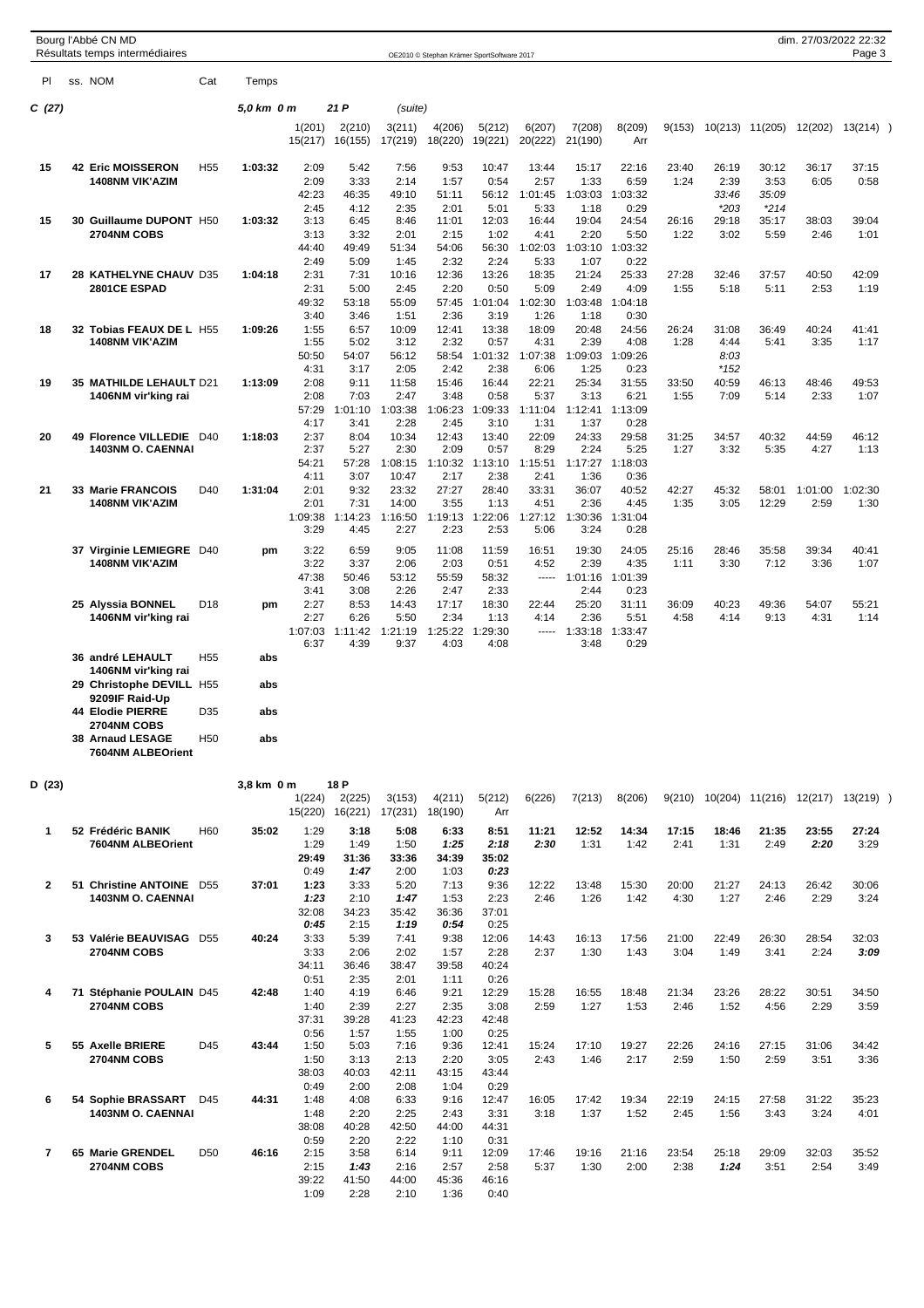|              |     | Bourg l'Abbé CN MD<br>Résultats temps intermédiaires |                 |            |                   |                                                   |                   |                   | OE2010 © Stephan Krämer SportSoftware 2017 |               |                 |                 |               |               |                 | dim. 27/03/2022 22:32 | Page 4        |  |
|--------------|-----|------------------------------------------------------|-----------------|------------|-------------------|---------------------------------------------------|-------------------|-------------------|--------------------------------------------|---------------|-----------------|-----------------|---------------|---------------|-----------------|-----------------------|---------------|--|
| PI           |     | ss. NOM                                              | Cat             | Temps      |                   |                                                   |                   |                   |                                            |               |                 |                 |               |               |                 |                       |               |  |
| D (23)       |     |                                                      |                 | 3,8 km 0 m |                   | 18 P                                              | (suite)           |                   |                                            |               |                 |                 |               |               |                 |                       |               |  |
|              |     |                                                      |                 |            | 1(224)<br>15(220) | 2(225)<br>16(221)                                 | 3(153)<br>17(231) | 4(211)<br>18(190) | 5(212)<br>Arr                              | 6(226)        | 7(213)          | 8(206)          | 9(210)        | 10(204)       | 11(216)         | 12(217)               | 13(219)       |  |
| 8            |     | 59 Daniel COFFE                                      | H <sub>60</sub> | 48:00      | 2:20              | 7:38                                              | 9:49              | 12:07             | 15:00                                      | 17:44         | 19:15           | 20:54           | 23:28         | 25:23         | 29:14           | 31:50                 | 39:36         |  |
|              |     | 9502IF ACBeaucham                                    |                 |            | 2:20<br>42:18     | 5:18<br>44:48                                     | 2:11<br>46:32     | 2:18<br>47:36     | 2:53<br>48:00                              | 2:44          | 1:31            | 1:39            | 2:34          | 1:55          | 3:51            | 2:36                  | 7:46          |  |
|              |     |                                                      |                 |            | 0:51              | 2:30                                              | 1:44              | 1:04              | 0:24                                       |               |                 |                 |               |               |                 |                       |               |  |
| 9            |     | 68 Sandrine LEMARCH D45<br><b>1408NM VIK'AZIM</b>    |                 | 48:52      | 3:13<br>3:13      | 5:31<br>2:18                                      | 8:42<br>3:11      | 11:16<br>2:34     | 14:18<br>3:02                              | 19:51<br>5:33 | 21:21<br>1:30   | 23:03<br>1:42   | 25:40<br>2:37 | 27:38<br>1:58 | 32:14<br>4:36   | 35:17<br>3:03         | 39:05<br>3:48 |  |
|              |     |                                                      |                 |            | 42:44             | 44:53                                             | 47:20             | 48:21             | 48:52                                      |               |                 |                 |               |               |                 |                       |               |  |
| 10           |     | 69 Didier MARIE                                      | H <sub>60</sub> | 52:13      | 1:54<br>4:50      | 2:09<br>7:08                                      | 2:27<br>9:34      | 1:01<br>11:54     | 0:31<br>15:15                              | 19:48         | 21:59           | 25:13           | 28:13         | 30:07         | 33:56           | 37:06                 | 41:13         |  |
|              |     | 2801CE ESPAD                                         |                 |            | 4:50              | 2:18                                              | 2:26              | 2:20              | 3:21                                       | 4:33          | 2:11            | 3:14            | 3:00          | 1:54          | 3:49            | 3:10                  | 4:07          |  |
|              |     |                                                      |                 |            | 44:25<br>1:05     | 48:33<br>4:08                                     | 50:33<br>2:00     | 51:46<br>1:13     | 52:13<br>0:27                              |               |                 |                 |               |               |                 |                       |               |  |
| 11           |     | 70 Claire MOISSERON D55                              |                 | 52:17      | 10:02             | 13:10                                             | 15:05             | 17:34             | 20:41                                      | 23:39         | 25:24           | 27:05           | 29:52         | 31:49         | 36:06           | 39:23                 | 43:18         |  |
|              |     | <b>1408NM VIK'AZIM</b>                               |                 |            | 10:02             | 3:08                                              | 1:55              | 2:29              | 3:07                                       | 2:58          | 1:45            | 1:41            | 2:47          | 1:57          | 4:17            | 3:17                  | 3:55          |  |
|              |     |                                                      |                 |            | 46:30<br>1:34     | 48:33<br>2:03                                     | 50:43<br>2:10     | 51:46<br>1:03     | 52:17<br>0:31                              |               |                 |                 |               |               |                 |                       |               |  |
| 12           |     | 60 Marie-Pierre COFFE D55<br>9502IF ACBeaucham       |                 | 54:29      | 2:06<br>2:06      | 4:47                                              | 7:19<br>2:32      | 9:45<br>2:26      | 13:07                                      | 18:49         | 20:33<br>1:44   | 22:29<br>1:56   | 27:14<br>4:45 | 29:26<br>2:12 | 34:27<br>5:01   | 40:28                 | 44:55<br>4:27 |  |
|              |     |                                                      |                 |            | 48:04             | 2:41<br>50:40                                     | 52:38             | 54:02             | 3:22<br>54:29                              | 5:42          |                 |                 |               |               |                 | 6:01                  |               |  |
|              |     |                                                      |                 |            | 1:05              | 2:36                                              | 1:58              | 1:24              | 0:27                                       |               |                 |                 |               |               |                 |                       |               |  |
| 13           |     | 64 Emmanuelle FEAUX D50<br><b>1408NM VIK'AZIM</b>    |                 | 56:20      | 2:39<br>2:39      | 5:57<br>3:18                                      | 8:40<br>2:43      | 11:23<br>2:43     | 15:17<br>3:54                              | 19:17<br>4:00 | 21:04<br>1:47   | 23:26<br>2:22   | 27:41<br>4:15 | 29:55<br>2:14 | 34:43<br>4:48   | 38:32<br>3:49         | 45:24<br>6:52 |  |
|              |     |                                                      |                 |            | 48:33             | 51:45                                             | 54:30             | 55:51             | 56:20                                      |               |                 |                 |               |               |                 |                       |               |  |
| 14           |     | 72 FLORENCE RENOU D55                                |                 | 56:31      | 0:58<br>1:46      | 3:12<br>6:45                                      | 2:45<br>9:34      | 1:21<br>11:50     | 0:29<br>14:52                              | 17:44         | 19:35           | 28:29           | 31:49         | 34:02         | 38:58           | 42:08                 | 46:48         |  |
|              |     | 2801CE ESPAD                                         |                 |            | 1:46              | 4:59                                              | 2:49              | 2:16              | 3:02                                       | 2:52          | 1:51            | 8:54            | 3:20          | 2:13          | 4:56            | 3:10                  | 4:40          |  |
|              |     |                                                      |                 |            | 49:55<br>1:04     | 52:45<br>2:50                                     | 54:32<br>1:47     | 56:03<br>1:31     | 56:31<br>0:28                              |               |                 |                 |               |               |                 |                       |               |  |
| 15           |     | 57 Laurent CLERBAUT H60                              |                 | 57:59      | 2:16              | 4:54                                              | 7:09              | 17:55             | 20:29                                      | 25:05         | 26:25           | 28:54           | 32:06         | 34:09         | 39:38           | 42:12                 | 48:38         |  |
|              |     | 7604NM ALBEOrient                                    |                 |            | 2:16<br>51:20     | 2:38<br>54:07                                     | 2:15<br>56:17     | 10:46<br>57:30    | 2:34<br>57:59                              | 4:36          | 1:20<br>3:55    | 2:29            | 3:12          | 2:03          | 5:29            | 2:34                  | 6:26          |  |
|              |     |                                                      |                 |            | 0:52              | 2:47                                              | 2:10              | 1:13              | 0:29                                       |               | $*223$          |                 |               |               |                 |                       |               |  |
| 16           |     | 58 Isabelle COCO<br><b>1408NM VIK'AZIM</b>           | D <sub>50</sub> | 1:00:11    | 2:41<br>2:41      | 10:55<br>8:14                                     | 13:19<br>2:24     | 15:52<br>2:33     | 18:47<br>2:55                              | 21:47<br>3:00 | 23:42<br>1:55   | 32:41<br>8:59   | 35:50<br>3:09 | 37:45<br>1:55 | 42:31<br>4:46   | 45:59<br>3:28         | 50:31<br>4:32 |  |
|              |     |                                                      |                 |            | 53:44             | 56:27                                             | 58:33             | 59:46             | 1:00:11                                    |               |                 |                 |               |               |                 |                       |               |  |
| 17           | 120 | Jean-Pierre PICARD H65                               |                 | 1:02:14    | 1:03<br>3:52      | 2:43<br>6:54                                      | 2:06<br>9:11      | 1:13<br>11:30     | 0:25<br>14:47                              | 20:14         | 22:01           | 23:45           | 27:06         | 28:56         | 37:18           | 43:32                 | 47:28         |  |
|              |     | 2704NM COBS                                          |                 |            | 3:52              | 3:02                                              | 2:17              | 2:19              | 3:17                                       | 5:27          | 1:47            | 1:44            | 3:21          | 1:50          | 8:22            | 6:14                  | 3:56          |  |
|              |     |                                                      |                 |            | 55:24<br>1:08     | 57:51<br>2:27                                     | 1:00:35<br>2:44   | 1:01:46<br>1:11   | 1:02:14<br>0:28                            |               |                 |                 |               |               |                 |                       |               |  |
| 18           |     | <b>74 Patrick VOIVENEL</b>                           | H <sub>60</sub> | 1:07:24    | 2:09              | 7:29                                              | 9:24              | 12:55             | 16:17                                      | 20:31         | 23:40           | 26:31           | 30:28         | 33:32         | 37:46           | 40:48                 | 53:23         |  |
|              |     | <b>1408NM VIK'AZIM</b>                               |                 |            | 2:09              | 5:20<br>56:46  1:00:16  1:05:19  1:06:48  1:07:24 | 1:55              | 3:31              | 3:22                                       | 4:14          | 3:09            | 2:51            | 3:57          | 3:04          | 4:14            | 3:02                  | 12:35         |  |
|              |     |                                                      |                 |            | 1:04              | 3:30                                              | 5:03              | 1:29              | 0:36                                       |               |                 |                 |               |               |                 |                       |               |  |
| 19           |     | 73 Natacha SPILKA<br><b>1403NM O. CAENNAI</b>        | D <sub>55</sub> | 1:12:51    | 2:35<br>2:35      | 5:18<br>2:43                                      | 13:52<br>8:34     | 17:00<br>3:08     | 20:44<br>3:44                              | 25:24<br>4:40 | 27:58<br>2:34   | 30:52<br>2:54   | 36:11<br>5:19 | 38:42<br>2:31 | 48:04<br>9:22   | 51:58<br>3:54         | 58:29<br>6:31 |  |
|              |     |                                                      |                 |            | 1:03:19           | 1:07:18                                           | 1:10:12           | 1:11:54 1:12:51   |                                            |               | 37:13           | 42:28           |               |               |                 |                       |               |  |
| 20           |     | 66 Denis HARDEL                                      | H65             | 1:17:50    | 1:09<br>2:20      | 3:59<br>13:25                                     | 2:54<br>16:05     | 1:42<br>20:14     | 0:57<br>24:36                              | 30:20         | $*214$<br>33:17 | $*228$<br>36:36 | 41:44         | 44:42         | 53:27           | 58:22                 | 1:04:44       |  |
|              |     | <b>1403NM O. CAENNAI</b>                             |                 |            | 2:20              | 11:05                                             | 2:40              | 4:09              | 4:22                                       | 5:44          | 2:57            | 3:19            | 5:08          | 2:58          | 8:45            | 4:55                  | 6:22          |  |
|              |     |                                                      |                 |            | 1:08:30<br>1:22   | 1:11:52<br>3:22                                   | 1:14:44<br>2:52   | 1:16:56<br>2:12   | 1:17:50<br>0:54                            |               |                 |                 |               |               |                 |                       |               |  |
| 21           |     | 67 Elisabeth HARDEL D70                              |                 | 1:24:54    | 5:43              | 9:38                                              | 15:31             | 20:14             | 24:41                                      | 31:24         | 33:26           | 36:27           | 40:46         | 43:07         | 1:00:26         | 1:03:49               | 1:09:27       |  |
|              |     | 1403NM O. CAENNAI                                    |                 |            | 5:43<br>1:17:09   | 3:55<br>1:20:33                                   | 5:53<br>1:22:53   | 4:43<br>1:24:22   | 4:27<br>1:24:54                            | 6:43          | 2:02            | 3:01            | 4:19          | 2:21          | 17:19           | 3:23                  | 5:38          |  |
|              |     |                                                      |                 |            | 1:13              | 3:24                                              | 2:20              | 1:29              | 0:32                                       |               |                 |                 |               |               |                 |                       |               |  |
|              |     | 61 Armand DEDE                                       | H <sub>60</sub> | pm         | 1:49              | 3:44                                              | 5:56              | 7:56              | 10:26                                      | 14:02         | 15:26           | 16:58           | 19:12         | 20:38         | 23:23           | $- - - -$             | 39:29         |  |
|              |     | 2704NM COBS                                          |                 |            | 1:49<br>41:57     | 1:55<br>44:22                                     | 2:12<br>46:21     | 2:00<br>47:37     | 2:30<br>47:59                              | 3:36          | 1:24            | 1:32            | 2:14          | 1:26          | 2:45            |                       | 16:06         |  |
|              |     |                                                      |                 |            | 1:03              | 2:25                                              | 1:59              | 1:16              | 0:22                                       |               |                 |                 |               |               |                 |                       |               |  |
|              |     | 56 Michelle CALANDOT D65<br><b>1403NM O. CAENNAI</b> |                 | pm         | 8:06<br>8:06      | 11:37<br>3:31                                     | 14:40<br>3:03     | 17:31<br>2:51     | 21:35<br>4:04                              | 25:47<br>4:12 | 27:56<br>2:09   | 31:00<br>3:04   | 35:39<br>4:39 | 1.1.1.1       | 43:16<br>7:37   | 48:05<br>4:49         | 53:30<br>5:25 |  |
|              |     |                                                      |                 |            | 57:49             | 1:01:04                                           | 1:04:10           | 1:06:11           | 1:06:48                                    |               | 37:05           |                 |               |               |                 |                       |               |  |
|              |     |                                                      |                 |            | 1:34              | 3:15                                              | 3:06              | 2:01              | 0:37                                       |               | $*214$          |                 |               |               |                 |                       |               |  |
| E (9)        |     |                                                      |                 | 3,8 km 0 m |                   | 15 P                                              |                   |                   |                                            |               |                 |                 |               |               |                 |                       |               |  |
|              |     |                                                      |                 |            | 1(223)            | 2(153)                                            | 3(212)            | 4(226)            | 5(227)                                     | 6(210)        | 7(202)          | 8(228)          | 9(217)        |               | 10(155) 11(220) | 12(230)               | 13(221)       |  |
|              |     |                                                      |                 |            | 15(190)           | Arr                                               |                   |                   |                                            |               |                 |                 |               |               |                 |                       |               |  |
| 1            |     | 76 Elouan BRASSART<br><b>1403NM O. CAENNAI</b>       | H16             | 26:50      | 1:17<br>1:17      | 3:12<br>1:55                                      | 6:05<br>2:53      | 8:07<br>2:02      | 8:52<br>0:45                               | 12:37<br>3:45 | 13:19<br>0:42   | 15:41<br>2:22   | 17:30<br>1:49 | 20:06<br>2:36 | 22:43<br>2:37   | 23:24<br>0:41         | 24:21<br>0:57 |  |
|              |     |                                                      |                 |            | 26:25             | 26:50                                             |                   |                   |                                            |               |                 |                 |               |               |                 |                       |               |  |
| $\mathbf{2}$ |     | 78 Jules LEMARCHAND H16                              |                 | 31:45      | 0:47<br>1:46      | 0:25<br>4:28                                      | 6:53              | 9:35              | 10:31                                      | 15:12         | 15:52           | 19:06           | 21:21         | 23:54         | 27:00           | 27:49                 | 29:22         |  |
|              |     | <b>1408NM VIK'AZIM</b>                               |                 |            | 1:46<br>31:28     | 2:42                                              | 2:25              | 2:42              | 0:56                                       | 4:41          | 0:40            | 3:14            | 2:15          | 2:33          | 3:06            | 0:49                  | 1:33          |  |
|              |     |                                                      |                 |            | 0:51              | 31:45<br>0:17                                     |                   |                   |                                            |               |                 |                 |               |               |                 |                       |               |  |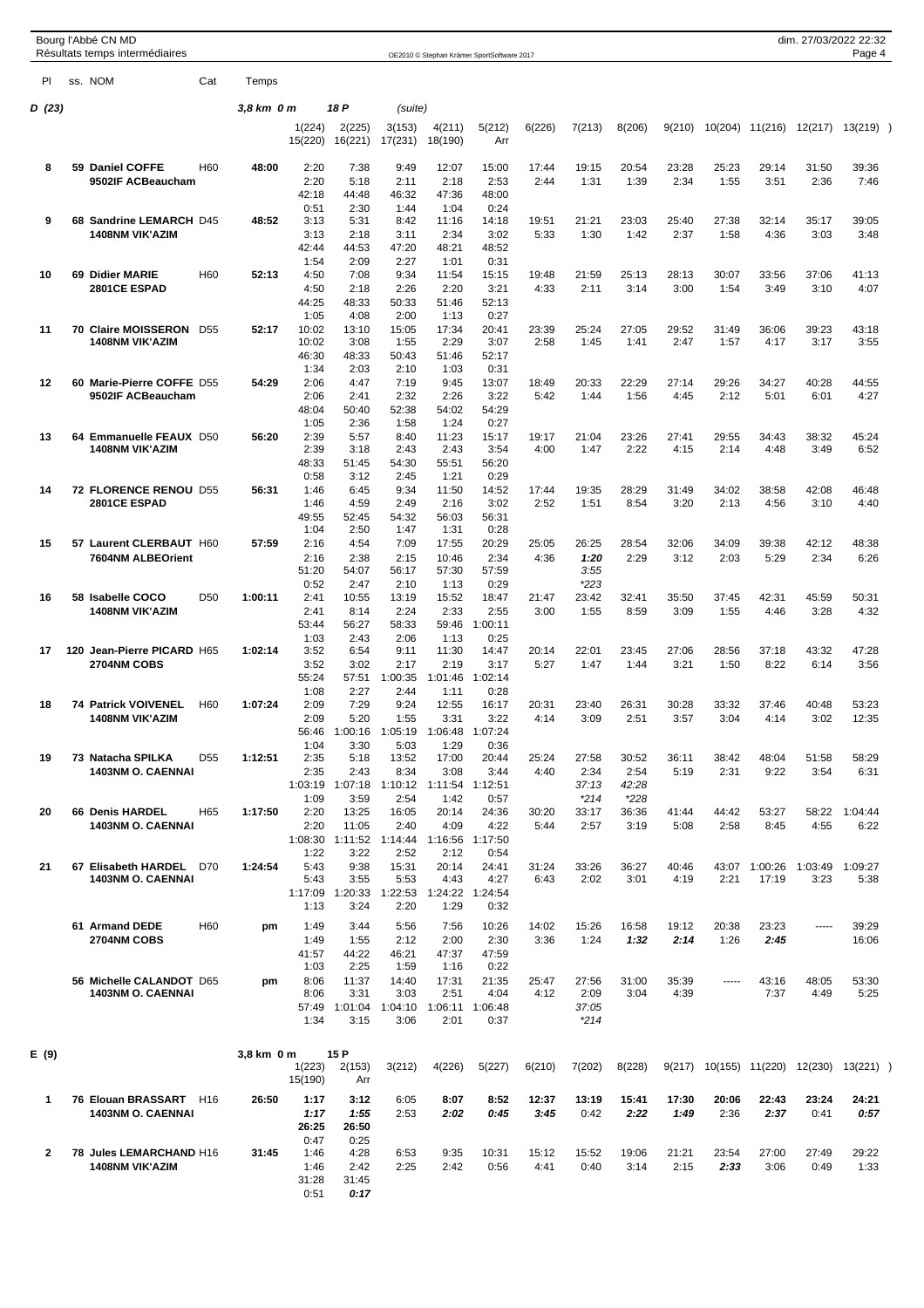|      | Bourg l'Abbé CN MD<br>Résultats temps intermédiaires |                 |            |                   |               |         |        | OE2010 © Stephan Krämer SportSoftware 2017 |        |        |        |        |         |         |         | dim. 27/03/2022 22:32<br>Page 5 |
|------|------------------------------------------------------|-----------------|------------|-------------------|---------------|---------|--------|--------------------------------------------|--------|--------|--------|--------|---------|---------|---------|---------------------------------|
| PI   | ss. NOM                                              | Cat             | Temps      |                   |               |         |        |                                            |        |        |        |        |         |         |         |                                 |
| E(9) |                                                      |                 | 3,8 km 0 m |                   | 15 P          | (suite) |        |                                            |        |        |        |        |         |         |         |                                 |
|      |                                                      |                 |            | 1(223)<br>15(190) | 2(153)<br>Arr | 3(212)  | 4(226) | 5(227)                                     | 6(210) | 7(202) | 8(228) | 9(217) | 10(155) | 11(220) | 12(230) | 13(221)                         |
| 3    | 80 Elsa POULAIN                                      | D <sub>16</sub> | 33:07      | 1:44              | 3:57          | 6:01    | 8:49   | 9:34                                       | 13:48  | 14:38  | 17:31  | 20:13  | 23:57   | 28:32   | 29:11   | 30:22                           |
|      | 2704NM COBS                                          |                 |            | 1:44<br>32:46     | 2:13<br>33:07 | 2:04    | 2:48   | 0:45                                       | 4:14   | 0:50   | 2:53   | 2:42   | 3:44    | 4:35    | 0:39    | 1:11                            |

|   |    |                          |                 |         | 0:55    | 0:21    |       |       |       |       |       |       |       |         |         |         |         |
|---|----|--------------------------|-----------------|---------|---------|---------|-------|-------|-------|-------|-------|-------|-------|---------|---------|---------|---------|
| 4 | 81 | <b>Clément RICHARD</b>   | H <sub>16</sub> | 34:32   | 2:06    | 4:43    | 7:06  | 10:15 | 11:31 | 16:01 | 16:34 | 19:36 | 22:16 | 24:54   | 29:34   | 30:28   | 31:58   |
|   |    | <b>1403NM O. CAENNAI</b> |                 |         | 2:06    | 2:37    | 2:23  | 3:09  | 1:16  | 4:30  | 0:33  | 3:02  | 2:40  | 2:38    | 4:40    | 0:54    | 1:30    |
|   |    |                          |                 |         | 34:13   | 34:32   |       |       |       |       |       |       |       |         |         |         |         |
|   |    |                          |                 |         | 0:45    | 0:19    |       |       |       |       |       |       |       |         |         |         |         |
| 5 |    | 83 Manon VILLEDIEU       | D <sub>16</sub> | 47:41   | 2:19    | 5:30    | 8:44  | 12:05 | 13:20 | 20:30 | 21:33 | 25:53 | 29:19 | 33:55   | 40:03   | 41:33   | 45:06   |
|   |    | <b>1403NM O. CAENNAI</b> |                 |         | 2:19    | 3:11    | 3:14  | 3:21  | 1:15  | 7:10  | 1:03  | 4:20  | 3:26  | 4:36    | 6:08    | 1:30    | 3:33    |
|   |    |                          |                 |         | 47:16   | 47:41   |       |       |       |       |       |       |       |         |         |         |         |
|   |    |                          |                 |         | 0:49    | 0:25    |       |       |       |       |       |       |       |         |         |         |         |
| 6 | 77 | <b>Paulin FRANCOIS</b>   | H <sub>16</sub> | 50:09   | 1:58    | 4:58    | 8:22  | 14:19 | 16:23 | 23:21 | 24:09 | 29:39 | 32:11 | 40:39   | 44:51   | 45:53   | 47:16   |
|   |    | <b>1408NM VIK'AZIM</b>   |                 |         | 1:58    | 3:00    | 3:24  | 5:57  | 2:04  | 6:58  | 0:48  | 5:30  | 2:32  | 8:28    | 4:12    | 1:02    | 1:23    |
|   |    |                          |                 |         | 49:51   | 50:09   |       |       |       |       |       |       |       |         |         |         |         |
|   |    |                          |                 |         | 1:16    | 0:18    |       |       |       |       |       |       |       |         |         |         |         |
| 7 |    | 75 Célia BONNEL          | D <sub>16</sub> | 1:15:04 | 3:42    | 7:29    | 12:44 | 22:23 | 25:25 | 34:15 | 35:27 | 40:50 | 44:40 | 50:14   | 59:10   | 1:00:39 | 1:11:03 |
|   |    | 1406NM vir'king rai      |                 |         | 3:42    | 3:47    | 5:15  | 9:39  | 3:02  | 8:50  | 1:12  | 5:23  | 3:50  | 5:34    | 8:56    | 1:29    | 10:24   |
|   |    |                          |                 |         | 1:14:43 | 1:15:04 |       |       |       |       |       |       |       |         |         |         |         |
|   |    |                          |                 |         | 1:24    | 0:21    |       |       |       |       |       |       |       |         |         |         |         |
|   |    | <b>82 Alex ROUSSEAUX</b> | H <sub>16</sub> | pm      | 4:43    | -----   | 24:52 | 35:09 | 36:17 | 42:24 | 43:57 | 53:22 | 56:58 | 1:01:41 | 1:09:11 | 1:11:01 | 1:13:46 |
|   |    | 2704NM COBS              |                 |         | 4:43    |         | 20:09 | 10:17 | 1:08  | 6:07  | 1:33  | 9:25  | 3:36  | 4:43    | 7:30    | 1:50    | 2:45    |
|   |    |                          |                 |         | 1:18:38 | 1:19:16 |       |       |       |       |       |       |       |         |         |         |         |
|   |    |                          |                 |         | 1:48    | 0:38    |       |       |       |       |       |       |       |         |         |         |         |
|   |    | 70 Nocco I EDAILLEUP D16 |                 | ahe     |         |         |       |       |       |       |       |       |       |         |         |         |         |

**79 Nessa LEPAILLEUR** D16 **abs 7604NM ALBEOrient**

| F (10) |                                                                 | 3,2 km 0 m    | 12 P   |        |        |        |        |        |        |        |         |         |         |        |
|--------|-----------------------------------------------------------------|---------------|--------|--------|--------|--------|--------|--------|--------|--------|---------|---------|---------|--------|
|        |                                                                 | 1(223)        | 2(151) | 3(232) | 4(215) | 5(153) | 6(228) | 7(154) | 8(155) | 9(156) | 10(230) | 11(231) | 12(190) | Arr    |
|        | <b>Paul GATINEAU</b><br>H <sub>14</sub><br>90                   | 27:29<br>1:39 | 2:50   | 4:59   | 6:01   | 8:17   | 10:47  | 13:19  | 16:20  | 18:06  | 24:28   | 26:28   | 27:11   | 27:29  |
|        | 2801CE ESPAD                                                    | 1:39          | 1:11   | 2:09   | 1:02   | 2:16   | 2:30   | 2:32   | 3:01   | 1:46   | 6:22    | 2:00    | 0:43    | 0:18   |
| 2      | <b>Julien GATINEAU</b><br>H <sub>14</sub><br>89                 | 2:29<br>30:08 | 3:35   | 6:34   | 8:00   | 13:53  | 16:42  | 19:15  | 22:05  | 24:36  | 26:46   | 29:03   | 29:50   | 30:08  |
|        | 2801CE ESPAD                                                    | 2:29          | 1:06   | 2:59   | 1:26   | 5:53   | 2:49   | 2:33   | 2:50   | 2:31   | 2:10    | 2:17    | 0:47    | 0:18   |
| 3      | <b>Oscar LEPAGE</b><br>H <sub>14</sub><br>92                    | 30:26<br>2:14 | 3:30   | 5:40   | 7:20   | 9:59   | 13:05  | 18:17  | 21:18  | 23:14  | 26:45   | 29:09   | 30:04   | 30:26  |
|        | 7604NM ALBEOrient                                               | 2:14          | 1:16   | 2:10   | 1:40   | 2:39   | 3:06   | 5:12   | 3:01   | 1:56   | 3:31    | 2:24    | 0:55    | 0:22   |
| 4      | <b>Tim DAGUET</b><br>H <sub>14</sub><br>87                      | 2:06<br>30:49 | 3:07   | 5:59   | 7:04   | 9:39   | 12:47  | 19:13  | 21:38  | 23:45  | 27:12   | 29:37   | 30:31   | 30:49  |
|        | 1408NM VIK'AZIM                                                 | 2:06          | 1:01   | 2:52   | 1:05   | 2:35   | 3:08   | 6:26   | 2:25   | 2:07   | 3:27    | 2:25    | 0:54    | 0:18   |
| 5      | <b>Ervne BRASSART</b><br>D <sub>14</sub><br>86                  | 2:42<br>35:58 | 4:14   | 8:43   | 10:11  | 13:23  | 16:53  | 20:45  | 26:35  | 28:50  | 31:50   | 34:14   | 35:35   | 35:58  |
|        | <b>1403NM O. CAENNAI</b>                                        | 2:42          | 1:32   | 4:29   | 1:28   | 3:12   | 3:30   | 3:52   | 5:50   | 2:15   | 3:00    | 2:24    | 1:21    | 0:23   |
| 6      | <b>Juliette LEMIEGRE</b><br>D <sub>14</sub><br>94               | 3:16<br>39:13 | 4:31   | 10:00  | 13:21  | 16:19  | 20:38  | 25:47  | 28:13  | 31:58  | 35:16   | 37:45   | 38:54   | 39:13  |
|        | 1408NM VIK'AZIM                                                 | 3:16          | 1:15   | 5:29   | 3:21   | 2:58   | 4:19   | 5:09   | 2:26   | 3:45   | 3:18    | 2:29    | 1:09    | 0:19   |
|        | <b>Gabriel PARQUET</b><br>H <sub>14</sub><br>93                 | 2:56<br>49:09 | 4:22   | 8:46   | 11:18  | 17:14  | 24:40  | 31:22  | 35:30  | 38:27  | 42:49   | 46:52   | 48:51   | 49:09  |
|        | <b>1408NM VIK'AZIM</b>                                          | 2:56          | 1:26   | 4:24   | 2:32   | 5:56   | 7:26   | 6:42   | 4:08   | 2:57   | 4:22    | 4:03    | 1:59    | 0:18   |
| 8      | <b>Maël FRANCOIS</b><br>H <sub>14</sub><br>88                   | 51:15<br>2:52 | 4:03   | 7:34   | 9:00   | 12:42  | 17:53  | 24:02  | 39:42  | 42:07  | 46:16   | 49:00   | 50:52   | 51:15  |
|        | 1408NM VIK'AZIM                                                 | 2:52          | 1:11   | 3:31   | 1:26   | 3:42   | 5:11   | 6:09   | 15:40  | 2:25   | 4:09    | 2:44    | 1:52    | 0:23   |
|        | <b>NOLWENN LALLU</b><br>D <sub>14</sub><br>91                   | 6:59<br>pm    | 10:01  | 21:46  | 26:18  | 32:46  | 43:38  | 53:27  | -----  | -----  | :20:12  | 1:27:10 | :28:32  | :29:00 |
|        | 2801CE ESPAD                                                    | 6:59          | 3:02   | 11:45  | 4:32   | 6:28   | 10:52  | 9:49   |        |        | 26:45   | 6:58    | 1:22    | 0:28   |
|        | <b>Brune ANGLA-GRE</b><br>D <sub>14</sub><br>84<br>2801CE ESPAD | abs           |        |        |        |        |        |        |        |        |         |         |         |        |

| G (2) |                                       | 2.7 km 0 m |        | 8 P    |        |        |        |        |        |        |       |
|-------|---------------------------------------|------------|--------|--------|--------|--------|--------|--------|--------|--------|-------|
|       |                                       |            | 1(151) | 2(152) | 3(232) | 4(200) | 5(196) | 6(195) | 7(193) | 8(190) | Arr   |
|       | 95 Raphaël LEMIEGRE H12               | 23:24      | 1:57   | 6:16   | 12:02  | 13:04  | 17:10  | 19:22  | 21:37  | 23:05  | 23:24 |
|       | <b>1408NM VIK'AZIM</b>                |            | 1:57   | 4:19   | 5:46   | 1:02   | 4:06   | 2:12   | 2:15   | 1:28   | 0:19  |
|       | H <sub>12</sub><br>96 Malo LEPAILLEUR | 37:58      | 3:00   | 8:23   | 14:08  | 15:31  | 22:56  | 29:23  | 33:40  | 37:37  | 37:58 |
|       | 7604NM ALBEOrient                     |            | 3:00   | 5:23   | 5:45   | 1:23   | 7:25   | 6:27   | 4:17   | 3:57   | 0:21  |

| H (7) |     |                                                  |                 | 2,0 km 0 m |              | 10 P         |              |              |               |               |               |               |               |               |               |                 |
|-------|-----|--------------------------------------------------|-----------------|------------|--------------|--------------|--------------|--------------|---------------|---------------|---------------|---------------|---------------|---------------|---------------|-----------------|
|       |     |                                                  |                 |            | 1(199)       | 2(198)       | 3(197)       | 4(196)       | 5(195)        | 6(194)        | 7(193)        | 8(192)        | 9(191)        | 10(190)       | Arr           |                 |
|       | 102 | <b>Martin VOIVENEL</b><br><b>1408NM VIK'AZIM</b> | H <sub>10</sub> | 13:38      | 1:39<br>1:39 | 2:14<br>0:35 | 4:18<br>2:04 | 5:51<br>1:33 | 8:23<br>2:32  | 9:31<br>1.08  | 10:34<br>1:03 | 10:56<br>0:22 | 12:01<br>1:05 | 13:11<br>1:10 | 13:38<br>0:27 |                 |
| 2     | 97  | <b>Arthus ANGLA-GRE</b><br>2801CE ESPAD          | H <sub>10</sub> | 17:28      | 1:46<br>1:46 | 2:32<br>0:46 | 4:31<br>1:59 | 6:23<br>1:52 | 9:10<br>2:47  | 10:44<br>1:34 | 12:12<br>1:28 | 12:37<br>0:25 | 13:59<br>1:22 | 15:19<br>1:20 | 17:28<br>2:09 |                 |
| 3     | 119 | <b>THALIA LALLU</b><br>2801CE ESPAD              | D <sub>10</sub> | 29:00      | 1:57<br>1:57 | 2:44<br>0:47 | 5:40<br>2:56 | 8:36<br>2:56 | 12:26<br>3:50 | 14:30<br>2:04 | 16:02<br>1:32 | 16:54<br>0:52 | 18:49<br>1:55 | 20:57<br>2:08 | 29:00<br>8:03 | 28:33<br>$*190$ |
|       | 101 | Andréa PARQUET<br><b>1408NM VIK'AZIM</b>         | D <sub>10</sub> | abs        |              |              |              |              |               |               |               |               |               |               |               |                 |
|       |     | 98 Mathéo BAGOT<br><b>1408NM VIK'AZIM</b>        | H <sub>10</sub> | abs        |              |              |              |              |               |               |               |               |               |               |               |                 |
|       |     | 99 Adèle MILEO<br>2704NM COBS                    | D <sub>10</sub> | abs        |              |              |              |              |               |               |               |               |               |               |               |                 |

**100 Camille MILEO** H10 **abs**

**2704NM COBS**